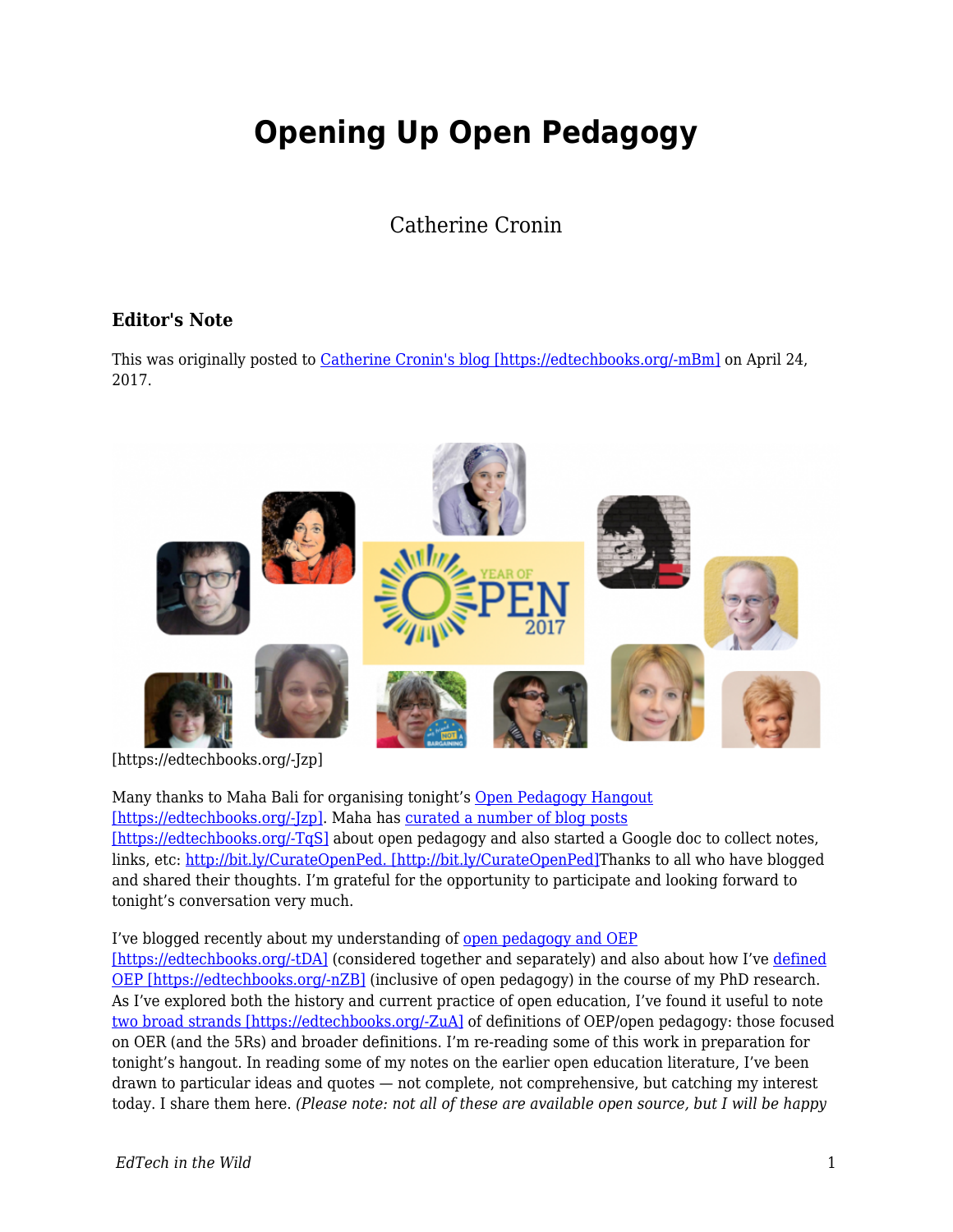*to share PDFs with you if you'd like them.)*

**Postscript:** I've made two updates to this post, 3 hours after first publishing it. Firstly, I've added a link to the Open practices: briefing paper (Beetham, et al. 2012) — a key source with respect to OER and OEP, mistakenly omitted in my haste earlier. Secondly, the list shared here is a selection of work published between 1975 and 2012. I've omitted later references as I don't wish to pre-empt current thinking about this topic by those participating in tonight's discussion and/or blogging about the topic this week. For current thinking by all engaged in this discussion, please see Maha's curated list of blog posts and the Google doc — links at the top of this post. With thanks, as always, to Myles Horton and Paulo Freire: "[We make the road by walking \[https://edtechbooks.org/-QU\]](http://www.temple.edu/tempress/titles/804_reg.html)".

### **Open education, open learning, open pedagogy, OER, OEP…**

**Open learning** is an imprecise phrase to which a range of meanings can be, and is, attached. It eludes definition. But as an inscription to be carried in procession on a banner, gathering adherents and enthusiasms, it has great potential. For its very imprecision enables it to accommodate many different ideas and aims. (MacKenzie, 1975 in Keegan, 1990)

**Open education** in America is a manifest part of the liberal politics and the reform rhetoric that helped define an era in our recent history. The **open classroom** approach "arrived" in this country in the late sixties. As methodology, we primarily imported it from England, known widely as the Leicestershire Model, or the Integrated Day, or simply the informal classroom. A series of articles in 1967 by Joseph Featherstone in The New Republic ably publicized the innovative British practices, and educators like Lillian Weber made notable efforts to analyze and adapt them to American settings. (Mai, 1978)

Part of the problem of definition stems from the careless, if evocative, use of the term **open** by educators and the popular press to describe the wide variety of educational innovations which proliferated at the same time as open education classrooms were being developed. (Noddings & Enright, 1983)

Definition of **open learning**: increased flexibility and user choice over all aspects of the learning process. (Lewis, 1992)

The approach of the authors is based on the **pedagogy of dialogue** of Paulo Freire. Its aim is to point out some indications to establish a digital inclusion that transcends utilitarian limits and a merely operational access to machines and programs. That is, an inclusion that is also social, cultural, and political. (Corney, 2006)

New literacy practices are aligned with an "**open pedagogy**" that embraces collaborative knowledge creation, participatory education models, experiential practices, mentoring, and apprenticeships. (Corney, 2006)

The expanding global collection of open educational resources… contribute to making education more accessible, especially where money for learning materials is scarce. They also nourish the kind of participatory culture of learning, creating, sharing and cooperation that rapidly changing knowledge societies need. However, **open education**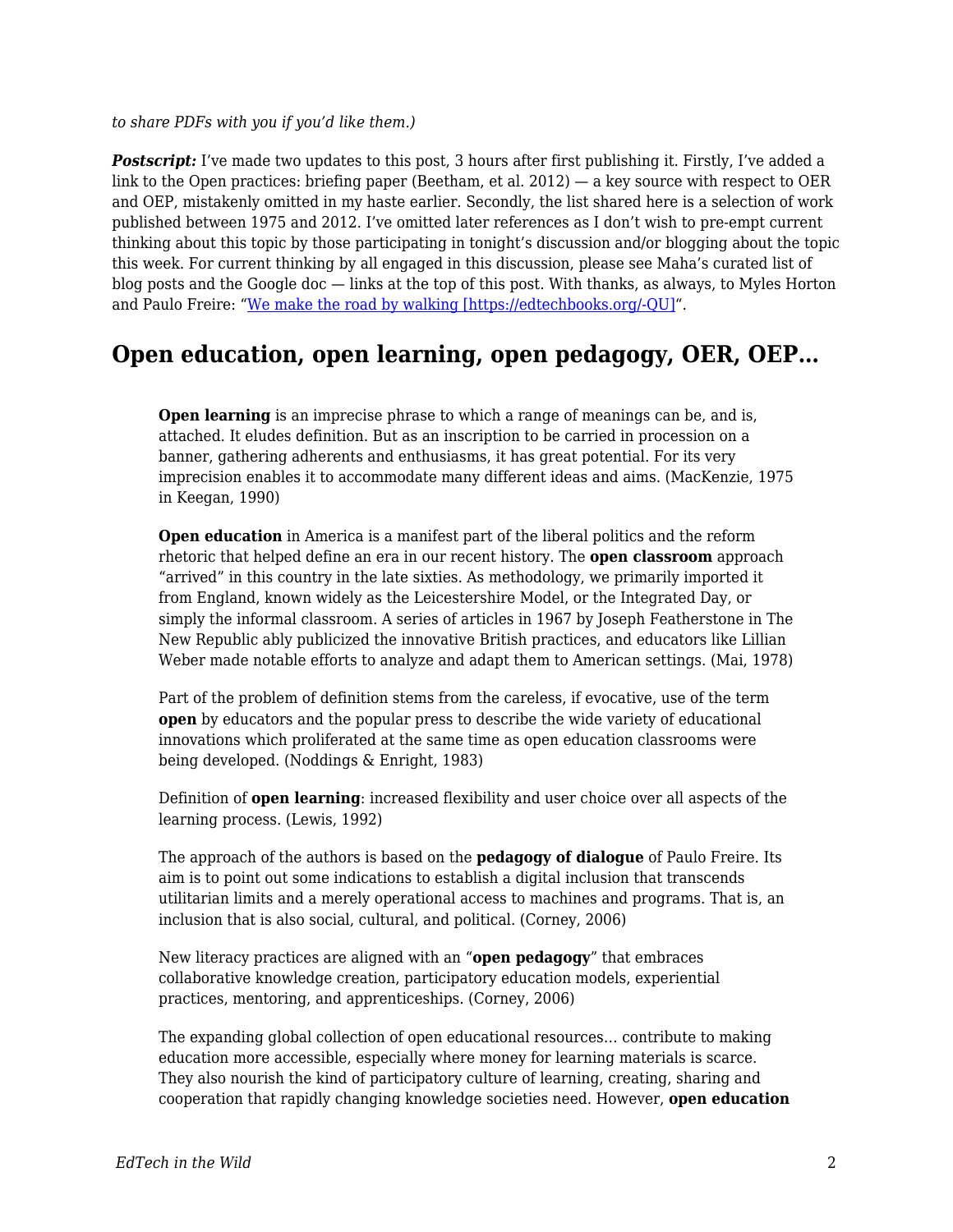is not limited to just **open educational resources**. It also draws upon **open technologies** that facilitate collaborative, flexible learning and the **open sharing of teaching practices** that empower educators to benefit from the best ideas of their colleagues. It may also grow to include new approaches to assessment, accreditation and collaborative learning. (Cape Town Open Declaration, 2007) [www.capetowndeclaration.org \[https://edtechbooks.org/-Ghf\]](http://www.capetowndeclaration.org)

The historically more certain boundaries – where information and communications were controlled by universities – is being lost. Institutions are struggling to make sense of how to operate in this changed and permeable space. The mind sets and frameworks of references that we have used hitherto are no longer adequate. Many boundaries have blurred: virtual and physical localities, professional and social lives, formal and informal learning, knowledge consumption and production. (Armstrong & Franklin, 2008)

A participatory culture is a culture with relatively low barriers to artistic expression and civic engagement, strong support for creating and sharing creations, and some type of informal mentorship whereby experienced participants pass along knowledge to novices. In a participatory culture, members also believe their contributions matter and feel some degree of social connection with one another. (Jenkins, Purushotma, Weigel, Clinton, & Robison, 2009)

'**Open pedagogy'** approaches involving collaborative, co-productive and more 'equal' roles between 'teacher' and 'learner' than hitherto implemented are both possible and made more effective by social networking technologies and social networking environments. (Cullen, Cullen, Hayward, & Maes, 2009)

While acknowledging the potential value of content, we contend, however, that it is the opening up of educational processes, which we are calling **Open Pedagogy** (OP) enabled by the Web 2.0 technologies that are set to play the more transformational role in the collaboration between students and lecturers… Even if the technological infrastructure exists to allow materials to be a button-click away, unless lecturers are willing to share their materials or pedagogy, the technological affordance will remain unrealised… the sharing of the pedagogical process, what we see as 'open pedagogy'. (Hodgkinson-Williams & Gray, 2009)

The concept of '**open pedagogy'** (Hodgkinson-Williams & Gray 2009) is in line with Conole's definition of '**open educational practices' (OEP)**… "the set of activities and support around the creation, use and repurposing of Open Educational Resources. It also includes the contextual settings within which these practices occur"… The move to incorporate 'practice' in the definition signifies the acknowledgement that content disembedded from its context is difficult to adapt without some understanding of the pedagogical and epistemological assumptions underlying the creation of the resource. The latter are of particular import as different views on what is considered 'worthwhile knowledge' are likely to increase with the ready access to materials from different parts of the world. (Hodgkinson-Williams, 2010)

**Open teaching** is described as the facilitation of learning experiences that are open, transparent, collaborative, and social. Open teachers are advocates of a free and open knowledge society, and support their students in the critical consumption, production,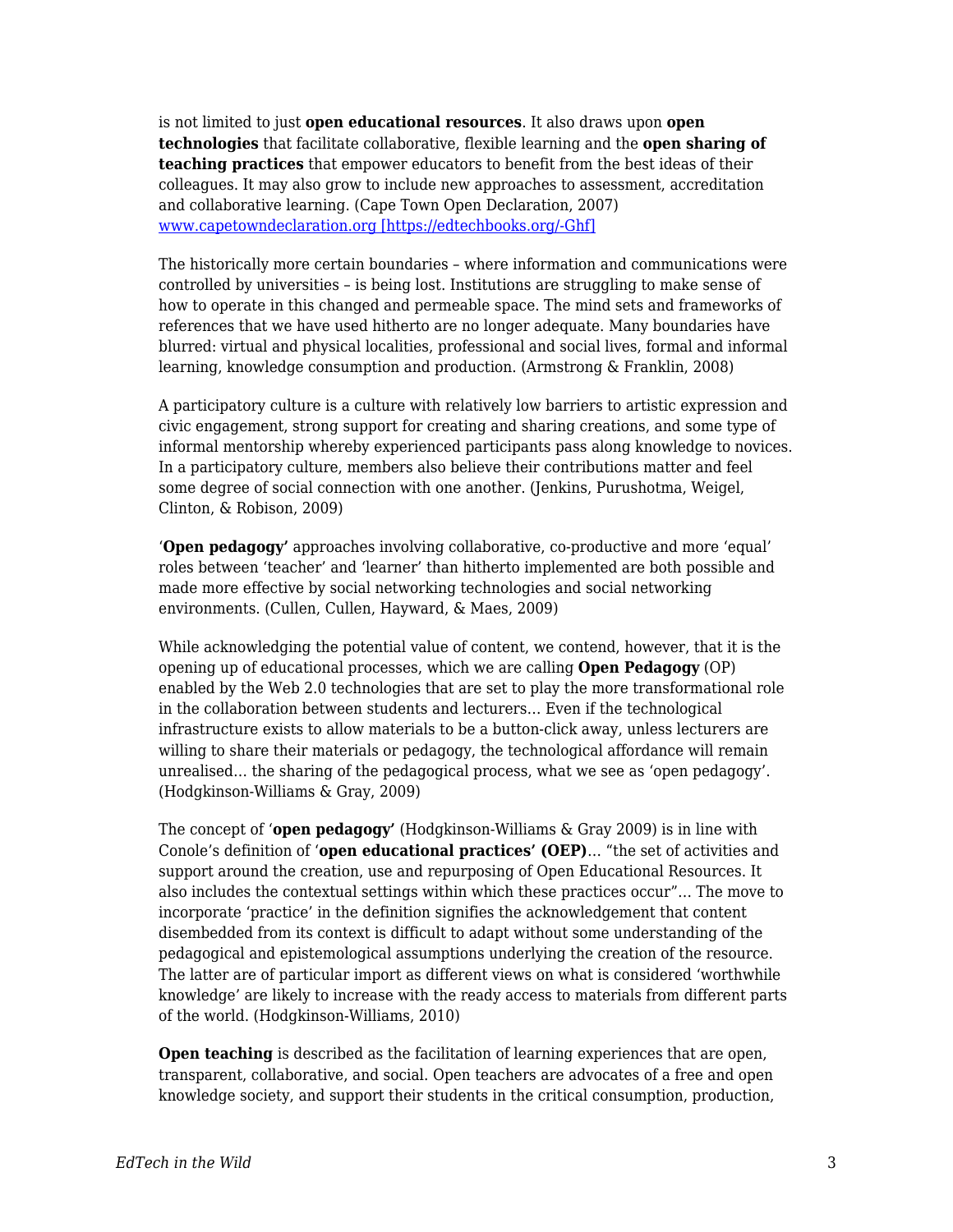connection, and synthesis of knowledge through the shared development of learning networks. (Couros, 2010)

**OEP** are defined as practices which support the (re)use and production of OER through institutional policies, promote innovative pedagogical models, and respect and empower learners as co-producers on their lifelong learning path. OEP address the whole OER governance community: policy makers, managers/ administrators of organisations, educational professionals and learners. (Andrade et al., 2011)

Open educational practices, in light of JISC's case studies and the Capetown declaration, seem to encompass all of the following: production, management, use and reuse of **open educational resources**; Developing and applying **open/public pedagogies** in teaching practice; **open learning** and gaining access to open learning opportunities; practising **open scholarship [https://edtechbooks.org/-GYk]** to encompass open access publication, open science and open research; **open sharing** of teaching ideas and know-how; and using **open technologies** (web-based platforms, applications and services) in an educational context. (Beetham, H., Falconer, I., McGill, L., & Littlejohn, A., 2012)

## **References**

Andrade, A., Ehlers, U.-D., Caine, A., Carneiro, R., Conole, G., Kairamo, A.-K., … Holmberg, C. (2011). [Beyond OER: Shifting focus to open educational practices \[https://edtechbooks.org/-bKa\].](https://oerknowledgecloud.org/sites/oerknowledgecloud.org/files/OPAL2011.pdf) Open Education Quality Initiative (OPAL).

Armstrong, J., & Franklin, T. (2008). [A review of current and developing international practice in the](http://www.franklin-consulting.co.uk/LinkedDocuments/the%20use%20of%20social%20networking%20in%20HE.pdf) [use of social networking \(Web 2.0\) in higher education \[https://edtechbooks.org/-KW\]](http://www.franklin-consulting.co.uk/LinkedDocuments/the%20use%20of%20social%20networking%20in%20HE.pdf) (Commissioned paper). London: Committee of Inquiry into the Changing Learner Experience.

Beetham, H., Falconer, I., McGill, L., & Littlejohn, A. (2012). [Open practices: briefing paper](https://oersynth.pbworks.com/w/page/51668352/OpenPracticesBriefing) [\[https://edtechbooks.org/-bAF\].](https://oersynth.pbworks.com/w/page/51668352/OpenPracticesBriefing) JISC, 2012

Calder, J. (2000). [Beauty lies in the eye of the beholder \[https://edtechbooks.org/-XQX\]](http://www.irrodl.org/index.php/irrodl/article/view/6). *The International Review of Research in Open and Distributed Learning*, *1*(1).

Corney, T. (2006). Youth work in schools: Should youth workers also be teachers? *Youth Studies Australia*, *25*(3), 17.

Couros, A. (2010)[. Developing personal learning networks for open and social learning](http://www.aupress.ca/books/120177/ebook/06_Veletsianos_2010-Emerging_Technologies_in_Distance_Education.pdf) [\[https://edtechbooks.org/-mAo\].](http://www.aupress.ca/books/120177/ebook/06_Veletsianos_2010-Emerging_Technologies_in_Distance_Education.pdf) In G. Veletsianos (Ed.), *Emerging Technologies in Distance Education*. Athabasca University Press.

Cullen, J., Cullen, C., Hayward, D., & Maes, V. (2009). Good practices for learning 2.0: Promoting inclusion (No. JRC 53578). Joint Research Centre, European Commission.

Hodgkinson-Williams, C. (2010). [Benefits and challenges of OER for higher education institutions](http://s3.amazonaws.com/academia.edu.documents/30975955/Hodgkinson-Williams_2010_Final-1.pdf?AWSAccessKeyId=AKIAIWOWYYGZ2Y53UL3A&Expires=1488212070&Signature=dYwpbNCpik%2Be%2F8wujKnpgKDe2zE%3D&response-content-disposition=inline%3B%20filename%3DBenefits_and_challenges_of_OER_for_highe.pdf) [\[https://edtechbooks.org/-vin\]](http://s3.amazonaws.com/academia.edu.documents/30975955/Hodgkinson-Williams_2010_Final-1.pdf?AWSAccessKeyId=AKIAIWOWYYGZ2Y53UL3A&Expires=1488212070&Signature=dYwpbNCpik%2Be%2F8wujKnpgKDe2zE%3D&response-content-disposition=inline%3B%20filename%3DBenefits_and_challenges_of_OER_for_highe.pdf), OER Workshop for Heads of Commonwealth Universities. Cape Town, South Africa: Commonwealth of Learning (COL).